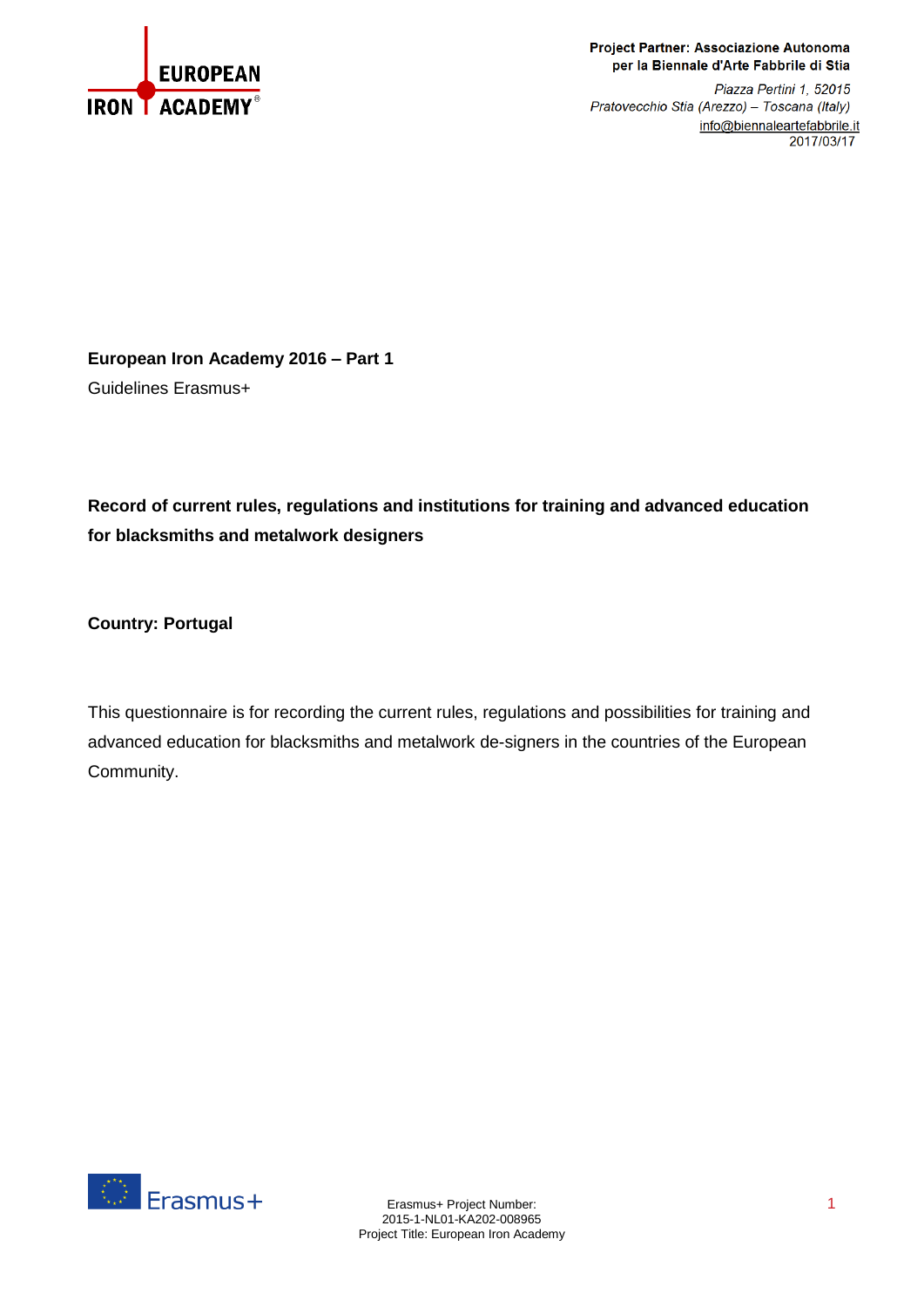

Project Partner: Associazione Autonoma per la Biennale d'Arte Fabbrile di Stia

Piazza Pertini 1, 52015 Pratovecchio Stia (Arezzo) - Toscana (Italy) info@biennaleartefabbrile.it 2017/03/17

- 1. Which Ministry is responsible for the education and employment in your country?
- $\bullet$

*Ministry of Education (Mr. Tiago Brandão Rodrigues) for education.*

*Ministry of Work, solidarity and Social Security (Mr. José António Vieira da Silva) for employment.*

 2. Which professional trade/associations are responsible for blacksmiths and metal workers in your country?

*AIMMAP – Associação dos Industriais Metalúrgicos Metalomecânicos e Afins de Portugal(Mr. Aníbal José da Costa Campos)*

### *And*

*ANEMM* **-***Associação Nacional das Empresas Metalúrgicas e Electromecânicas(Mr. João Romão Alves Chedas Fernandes)*

- 3. Who is legally responsible for the training of blacksmiths and metal workers in your country? *That is: are there schools (state, private, training agencies) who provide preparation and training for young blacksmiths and metal workers?*
- $\bullet$

*CENFIM - Centro de Formação Profissional da Indústria Metalúrgica e Metalomecânica(Mr. Manuel F. Santos Rosa)*

## *If these schools exist:*

- a) *Are there any conditions in order to be accepted?*
- b) *The young students must have 9 years of school, for the older ones any one can frequent even in after labor schedule.*
- c) *Is the education divided into 8 NQF/EQF levels?*
- d) *There are several types of formation, from 3 years class to 3 months intense formation.*